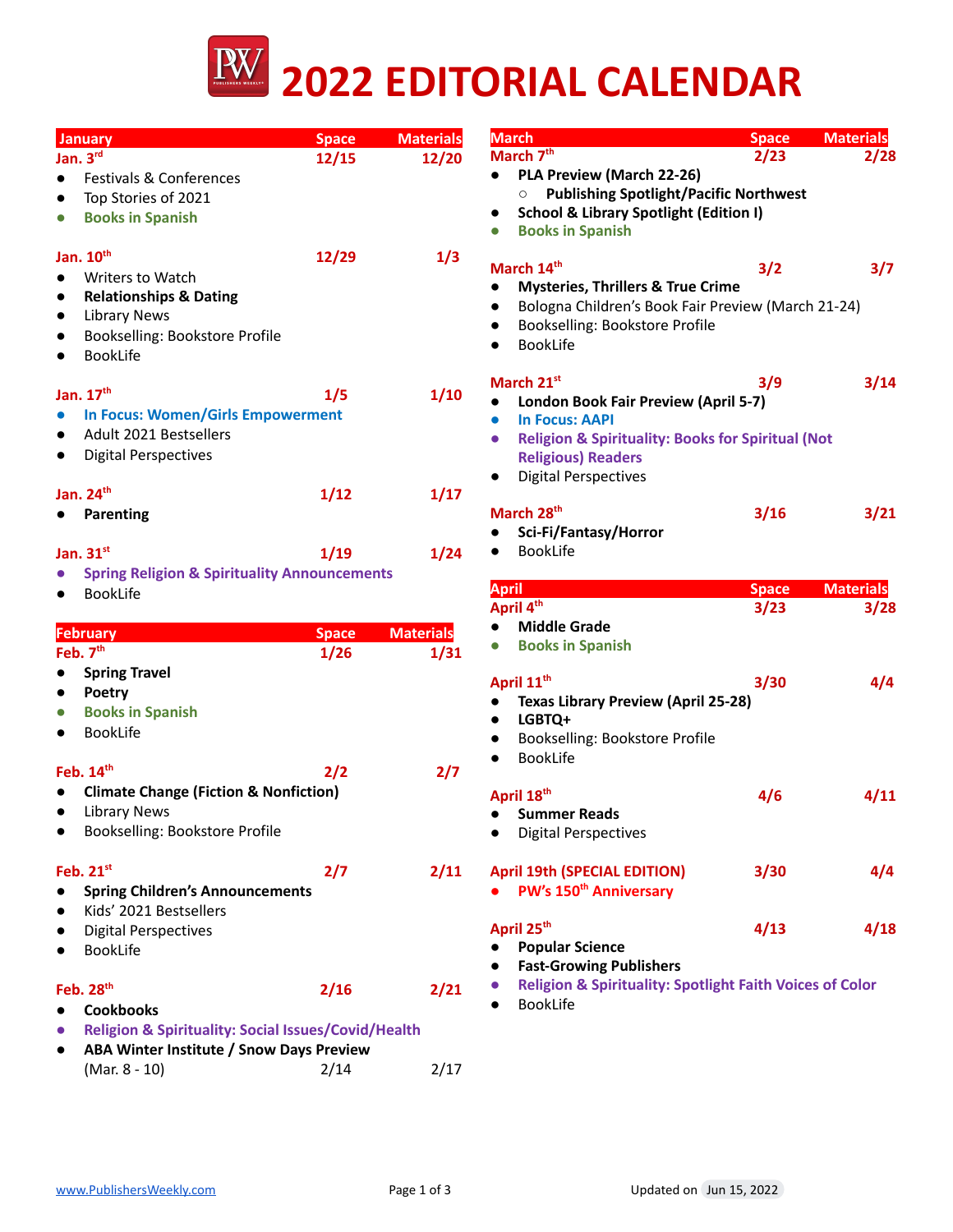

| <b>May</b>                     |                                                    | <b>Space</b> | <b>Materials</b> | July                                                               | <b>Space</b> | <b>Materials</b> |
|--------------------------------|----------------------------------------------------|--------------|------------------|--------------------------------------------------------------------|--------------|------------------|
| May 2nd                        |                                                    | 4/20         | 4/25             | July 4 <sup>th</sup>                                               | 6/22         | 6/27             |
| YA                             |                                                    |              |                  | <b>San Diego ComicCon Preview</b>                                  |              |                  |
| <b>Manga</b>                   |                                                    |              |                  | Writers to Watch                                                   |              |                  |
|                                | <b>Books in Spanish</b>                            |              |                  | <b>Books in Spanish</b>                                            |              |                  |
| May 9th                        |                                                    | 4/27         | 5/2              | July 11 <sup>th</sup>                                              | 6/29         | 7/1              |
|                                | <b>Business, Leadership &amp; Personal Finance</b> |              |                  | <b>Fall Religion &amp; Spirituality Announcements</b><br>$\bullet$ |              |                  |
|                                | <b>Comics Retailing</b>                            |              |                  |                                                                    |              |                  |
| <b>Library News</b>            |                                                    |              |                  | <b>Digital Solutions in India</b>                                  |              |                  |
| <b>BookLife</b>                |                                                    |              |                  | <b>Library News</b>                                                |              |                  |
|                                |                                                    |              |                  | Bookselling: Bookstore Profile                                     |              |                  |
| May 16th                       |                                                    | 5/2          | 5/6              | <b>BookLife</b><br>$\bullet$                                       |              |                  |
|                                | U.S. Book Show Preview (May 23-26)                 |              |                  |                                                                    |              |                  |
|                                | <b>Digital Perspectives</b>                        |              |                  | July 18th                                                          | 7/5          | 7/8              |
| $\bullet$                      | Bookselling: Bookstore Profile                     |              |                  | <b>Fall Children's Announcements</b>                               |              |                  |
|                                |                                                    |              |                  | <b>Digital Perspectives</b>                                        |              |                  |
| May 23rd                       |                                                    | 5/11         | 5/16             |                                                                    |              |                  |
| <b>Health</b>                  |                                                    |              |                  | July 25 <sup>th</sup>                                              | 7/13         | 7/18             |
|                                | <b>Religion &amp; Spirituality: Parenting</b>      |              |                  | <b>Fall Travel</b><br>$\bullet$                                    |              |                  |
| <b>BookLife</b>                |                                                    |              |                  | <b>In Focus: LatinX (Hispanic Heritage Month)</b>                  |              |                  |
|                                |                                                    |              |                  | Printing in Hong Kong                                              |              |                  |
| May 30 <sup>th</sup>           |                                                    | 5/18         | 5/23             | <b>BookLife</b><br>$\bullet$                                       |              |                  |
| Romance                        |                                                    |              |                  |                                                                    |              |                  |
|                                | <b>In Focus: Juneteenth</b>                        |              |                  | <b>August</b>                                                      | <b>Space</b> | <b>Materials</b> |
|                                |                                                    |              |                  | Aug. 1st                                                           | 7/20         | 7/25             |
| June                           |                                                    | <b>Space</b> | <b>Materials</b> | Mind, Body, Spirit                                                 |              |                  |
| June 6 <sup>th</sup>           |                                                    | 5/25         | 5/30             | <b>Non-fiction Debuts</b>                                          |              |                  |
|                                | <b>Fiction in Translation</b>                      |              |                  | Books in Spanish                                                   |              |                  |
| $\bullet$                      | <b>Books in Spanish</b>                            |              |                  |                                                                    |              |                  |
| $\bullet$                      | Bookselling: Bookstore Profile                     |              |                  | Aug. 8th                                                           | 7/27         | 8/1              |
| $\bullet$                      | <b>Children's Institute Preview</b>                |              |                  | Back to School (School & Library Spotlight: Edition III)           |              |                  |
| (June 20-22)                   |                                                    | 5/23         | 5/26             | <b>Library News</b>                                                |              |                  |
|                                |                                                    |              |                  | <b>BookLife</b>                                                    |              |                  |
| June 13th                      |                                                    | 6/1          | 6/6              |                                                                    |              |                  |
|                                | ALA Preview (June 23-28)                           |              |                  |                                                                    |              |                  |
|                                | O Publishing Spotlight / DC Metro                  |              |                  | Aug. 15 <sup>th</sup>                                              | 8/3          | 8/8              |
| $\bullet$                      | School & Library Spotlight (Edition II)            |              |                  | <b>Comics &amp; Gaming</b><br>$\bullet$                            |              |                  |
| BookLife                       | <b>Graphic Novels in Libraries</b>                 |              |                  | <b>Hobbies &amp; Crafts</b>                                        |              |                  |
|                                |                                                    |              |                  | <b>Digital Perspectives</b>                                        |              |                  |
| June 20 <sup>th</sup>          |                                                    | 6/6          | 6/10             | Bookselling: Bookstore Profile<br>$\bullet$                        |              |                  |
|                                | <b>Fall Adult Announcements</b>                    |              |                  |                                                                    |              |                  |
|                                | <b>Digital Perspectives</b>                        |              |                  | Aug. 22nd                                                          | 8/10         | 8/15             |
|                                |                                                    |              |                  | <b>Cookbooks</b>                                                   |              |                  |
| June 27 <sup>th</sup>          |                                                    | 6/15         | 6/20             | <b>Religion &amp; Spirituality: Bibles &amp; Devotionals</b>       |              |                  |
|                                | <b>Children's Flying Starts</b>                    |              |                  | <b>(Special Custom Content Section)</b>                            |              |                  |
|                                |                                                    |              |                  | <b>BookLife</b>                                                    |              |                  |
|                                |                                                    |              |                  |                                                                    |              |                  |
| $\bullet$                      | Religion & Spirituality: Illness, Grief, Dying &   |              |                  |                                                                    |              |                  |
| <b>Forgiveness</b><br>BookLife |                                                    |              |                  | Aug. 29th                                                          | 8/17         | 8/22             |

**● Regional Trade Show Preview**